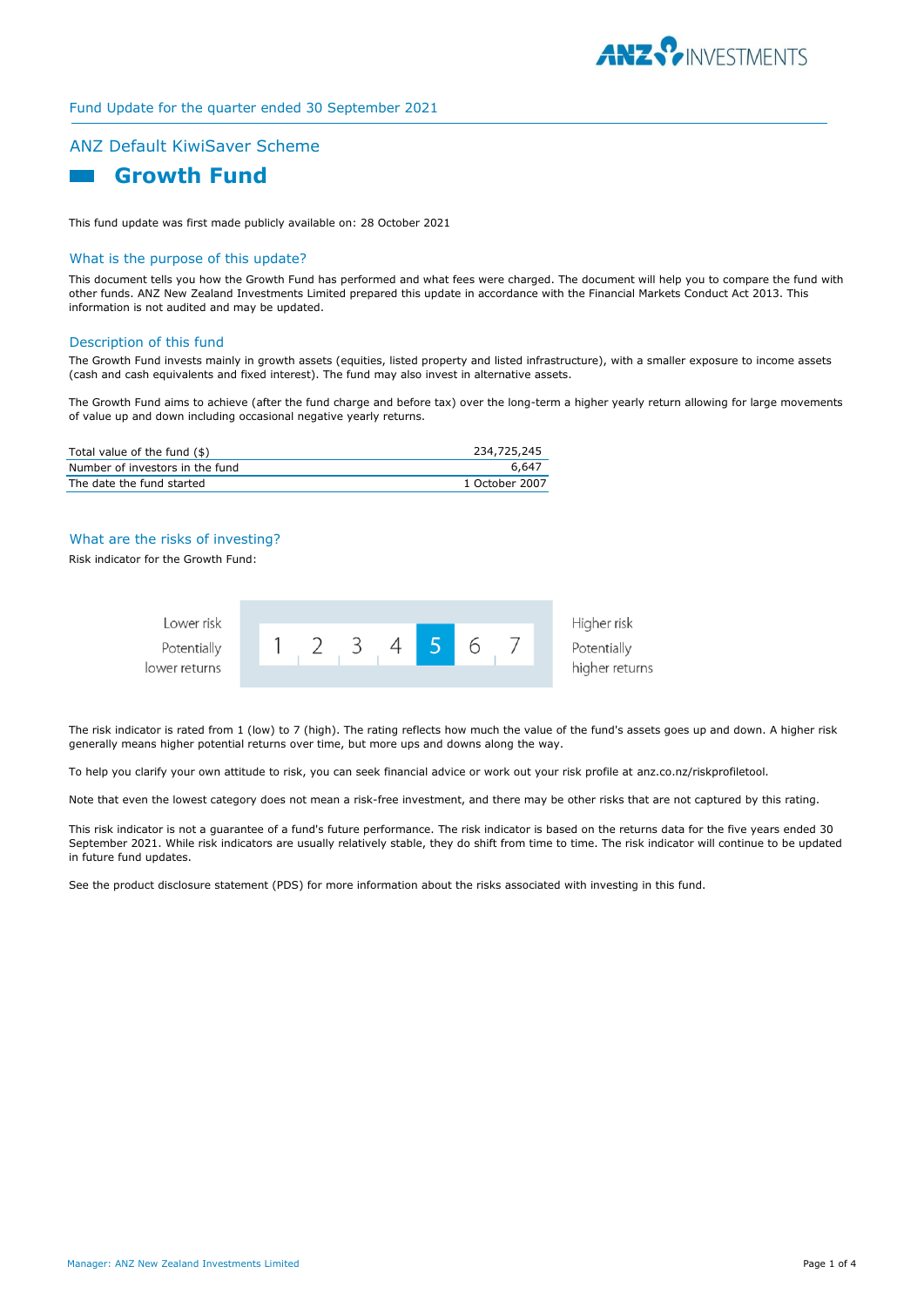## How has the fund performed?

|                                               | Average over past<br>five vears | Past vear |
|-----------------------------------------------|---------------------------------|-----------|
| Annual return                                 |                                 |           |
| (after deductions for charges and tax)        | $9.62\%$                        | 18.70%    |
| <b>Annual return</b>                          |                                 |           |
| (after deductions for charges but before tax) | 10.77%                          | 20.72%    |
| Market index annual return                    |                                 |           |
| (reflects no deduction for charges and tax)   | 10.85%                          | 18.35%    |

The market index annual return is calculated using the target investment mix and the indices of each asset class.

Additional information about the market index is available in the statement of investment policy and objectives on the offer register at www.disclose-register.companiesoffice.govt.nz.



## **Annual return graph**

This shows the return after fund charges and tax for each of the last 10 years ending 31 March. The last bar shows the average annual return for the last 10 years, up to 30 September 2021.

**Important:** This does not tell you how the fund will perform in the future.

Returns in this update are after tax at the highest prescribed investor rate (PIR) of tax for an individual New Zealand resident. Your tax may be lower.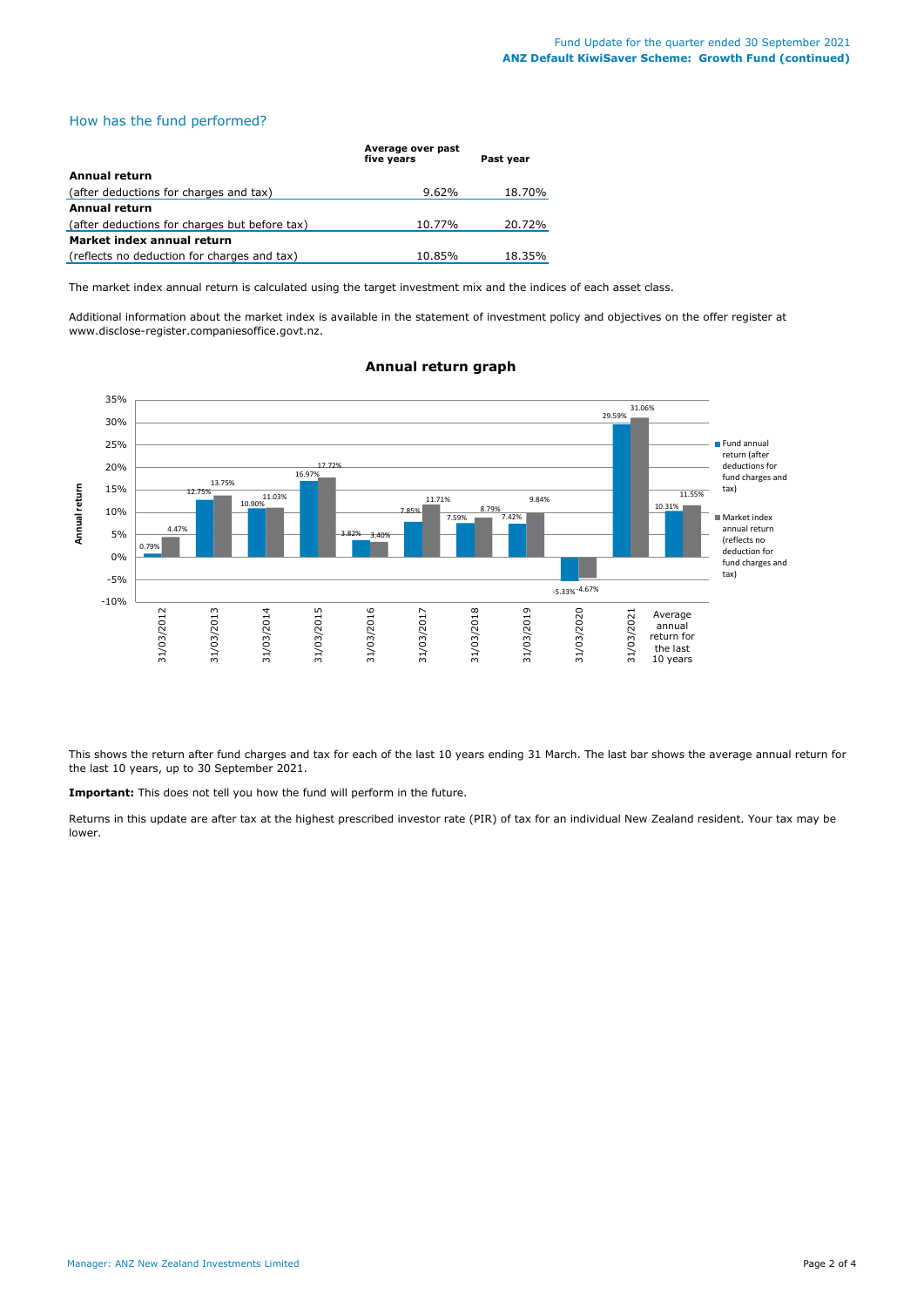### What fees are investors charged?

Investors in the Growth Fund are charged fund charges. In the year to 31 March 2021 these were:

|                                             | % of net asset value          |
|---------------------------------------------|-------------------------------|
| Total fund charges <sup>1</sup>             | 1.06%                         |
| Which are made up of:                       |                               |
| Total management and administration charges | 1.06%                         |
| Including:                                  |                               |
| Manager's basic fee                         | 1.00%                         |
| Other management and administration charges | $0.06\%$                      |
| <b>Total performance based fees</b>         | $0.00\%$                      |
| Other charges                               | Dollar amount per<br>investor |

**Other charges**  Membership Fee<sup>2</sup>  $\frac{1}{18}$ 

Investors are not currently charged individual action fees for specific actions or decisions (for example, for withdrawing from or switching funds). See the PDS for more information about Scheme fees.

Small differences in fees and charges can have a big impact on your investment over the long term.

#### Example of how this applies to an investor

Sarah had \$10,000 in the fund at the start of the year and did not make any further contributions. At the end of the year, Sarah received a return after fund charges were deducted of \$1,870 (that is 18.70% of her inital \$10,000). Sarah also paid \$18 in other charges. This gives Sarah a total gain after tax of \$1,852 for the year.

#### What does the fund invest in?

## **Actual investment mix<sup>3</sup> Target investment mix<sup>3</sup>**

This shows the types of assets that the fund invests in. This shows the mix of assets that the fund generally intends to invest in.